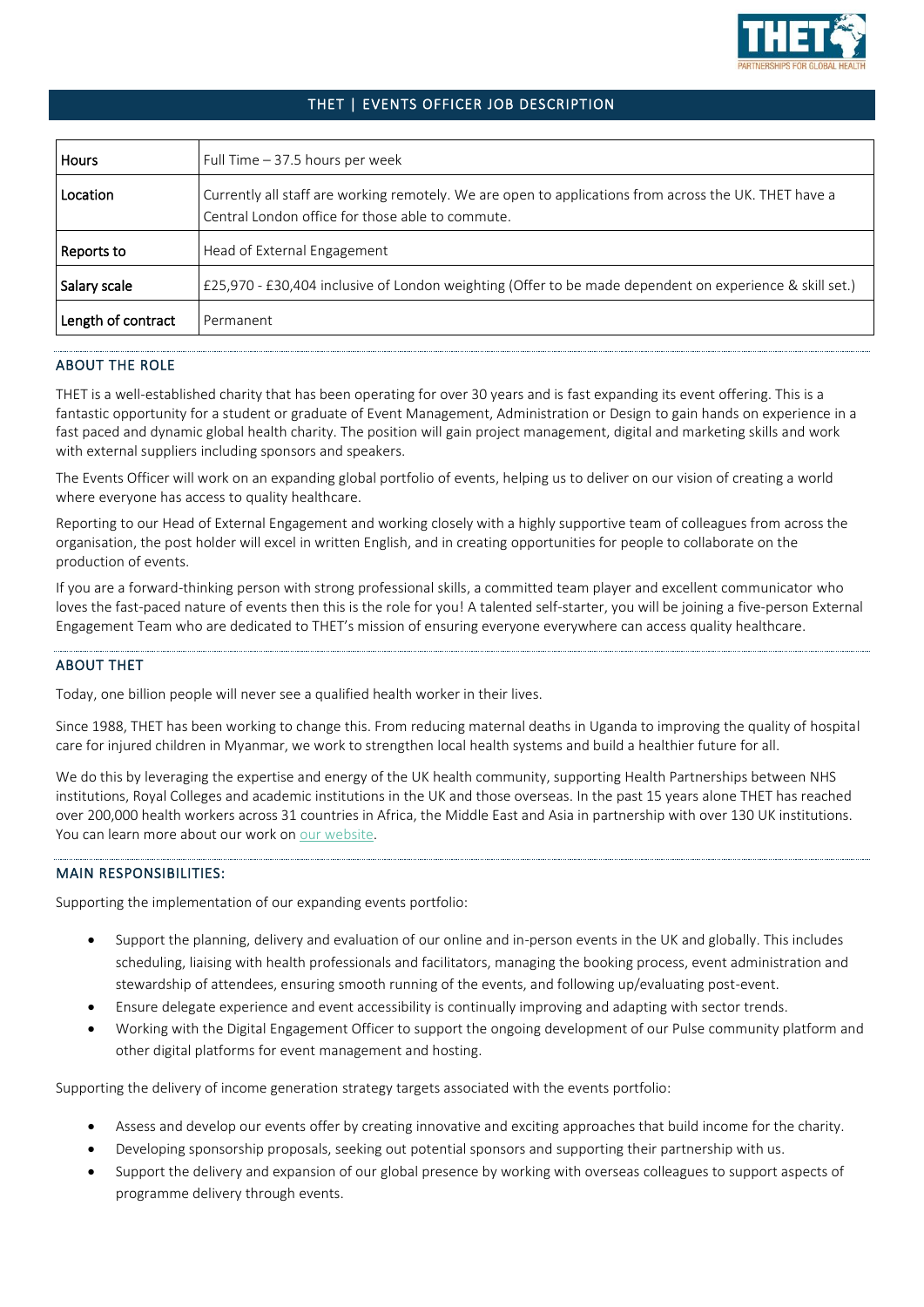

Ensuring our events are marketed effectively within and beyond the Health Partnership community:

- Work with colleagues across the charity to promote our events to ensure our global community know about and can attend our events and that we reach new audiences both on and offline.
- Develop and maintain a THET events calendar, ensuring that major events are identified early; support senior management and relevant programme teams to develop and manage messages and supporting information material to ensure the success of major events.
- Working with the Communications Coordinator to create effective and engagement marketing materials.

### PERSON SPECIFICATION

#### Experience and Expertise

- A demonstrable track record in managing events.
	- o Excellent and up-to-date grasp of tools for events and the effective use of them.
	- o Adept at communicating to a range of stakeholders and audiences.
- Demonstrable experience of identifying and liaising with key stakeholders.
	- o Strong awareness of sector trends, willingness to innovate, and the ability to generate new ideas and bring them to fruition.
- Exceptional communication skills, particularly to communicate complex messages in accessible language to stakeholders with varying technical understanding and in diverse contexts.
- Excellent organisational and time management skills to manage multiple priorities concurrently.
- Excellent team-working, collaboration and problem-solving skills.

#### Key competencies

- Communication skills: ability to speak and write clearly and effectively; listen to others, tailor language, tone, style and format to match the audience; demonstrate openness in sharing information and keeping people informed; analyse complex information, draw out the key points and issues and present these in a way that can be easily understood.
- Ability to work with minimum supervision to identify information and knowledge sharing opportunities and to engage a wide range of colleagues in realising these opportunities.
- Planning and organising: ability to develop clear goals that are consistent with agreed strategies; foresees risks and allows for contingencies when planning; monitors and adjusts plans and actions as necessary; uses time efficiently.
- Teamwork: Works collaboratively with colleagues to achieve organisational goals; solicits input by genuinely valuing others' ideas and expertise; is willing to learn from others; builds and sustains relationships with key constituents.

| Person<br>specification | <b>Essential</b>                                                                                                                                                                                    | <b>Desirable</b>                                                                            |
|-------------------------|-----------------------------------------------------------------------------------------------------------------------------------------------------------------------------------------------------|---------------------------------------------------------------------------------------------|
| <b>Qualifications</b>   | Educated to degree level in events,<br>communications, international development, global<br>health or a relevant discipline.                                                                        | Training in events management or<br>٠<br>related area.                                      |
| Experience              | Experience working on events through multiple<br>formats e.g. online & in person, training & conference<br>formats.<br>Experience of budget development and management.<br>$\overline{\phantom{a}}$ | Experience of working in an NGO<br>or Health Care organisation.                             |
| Knowledge               | Knowledge and experience of the global health sector.<br>Event Trends.<br>$\sim$<br>Digital Technologies.                                                                                           | Knowledge and experience of<br>$\blacksquare$<br>global health and the UK health<br>sector. |